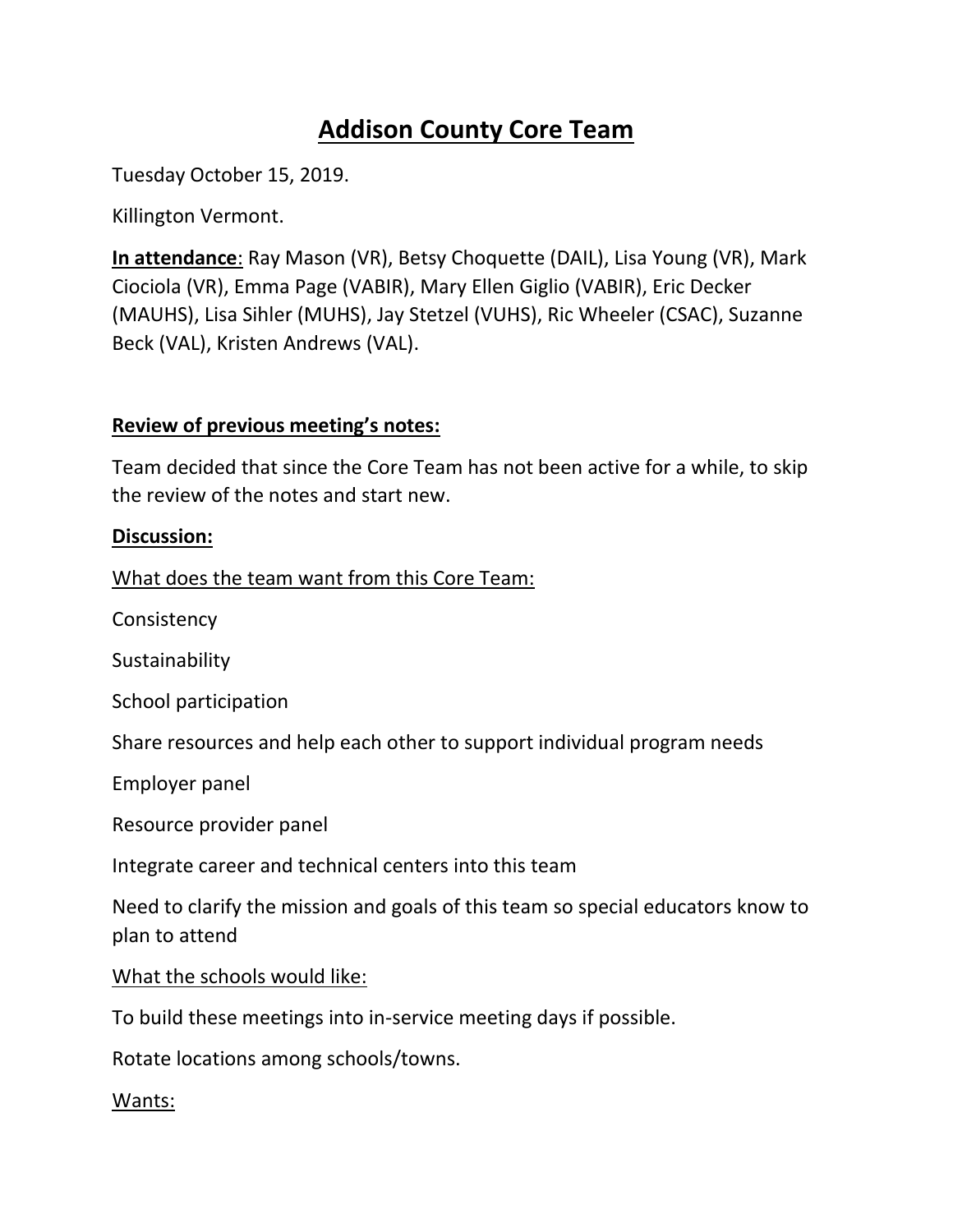Jobs and work experiences for students

Work based learning opportunities

Core Team sponsored events

Series of workshops for students leading to a career fair

Get student buy-in to transition services

How to support a student with mental health issues and how-to better plan for their transition

Clarification of the role of everyone on the Core Team so we can understand what we each bring to the table and know how to support and access each other. "Bus stop" exercise.

## Topics:

Transportation and transportation summit

Case scenarios so we can group brainstorm "leads and needs"

Vermont Family Network (VFN). Have Martha come to a Core Team meeting

Familiarize team with VFN and the resources they have

Build info and resource kits for families

Partner presentations

## Meeting frequency:

Start with monthly to build consistency and then move/adjust/reschedule as needed

## 1.5 hours

Rotate meetings among towns and schools

## **Next meeting:**

November 7, 2019

3:15 pm

At Vermont Adult Learning.